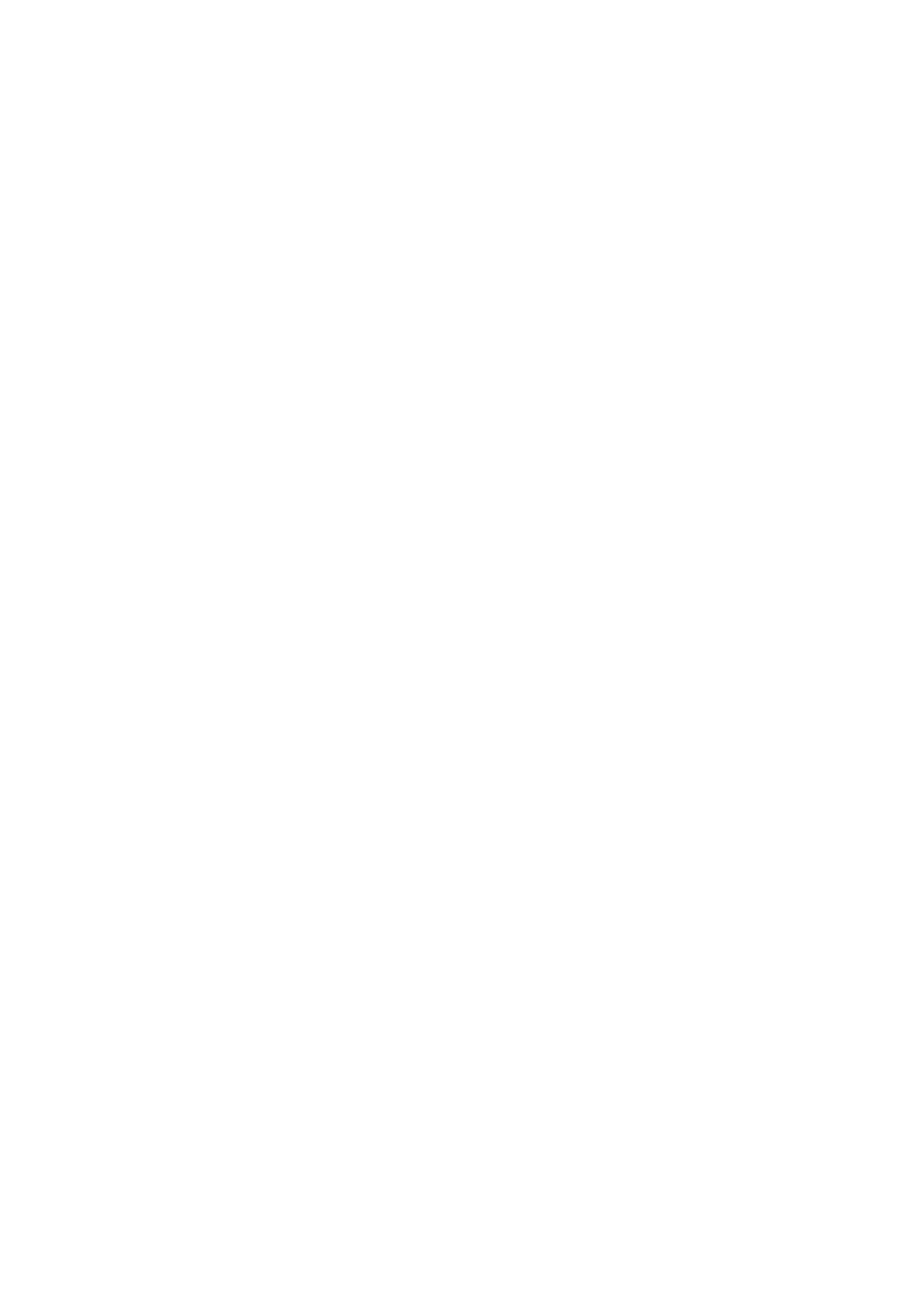

# **Road Transport Legislation Amendment Regulation 2018 (No 1)**

**Subordinate Law SL2018-11** 

made under the

**[Road Transport \(General\) Act 1999](http://www.legislation.act.gov.au/a/1999-77) and the [Road Transport \(Safety and Traffic](http://www.legislation.act.gov.au/a/1999-80)  [Management\) Act 1999](http://www.legislation.act.gov.au/a/1999-80) and the [Road Transport \(Vehicle Registration\) Act 1999](http://www.legislation.act.gov.au/a/1999-81)**

# **Contents**

| Part 1 | <b>Preliminary</b>  |  |
|--------|---------------------|--|
|        | Name of regulation  |  |
|        | Commencement        |  |
| 3      | Legislation amended |  |

Page

J2018-87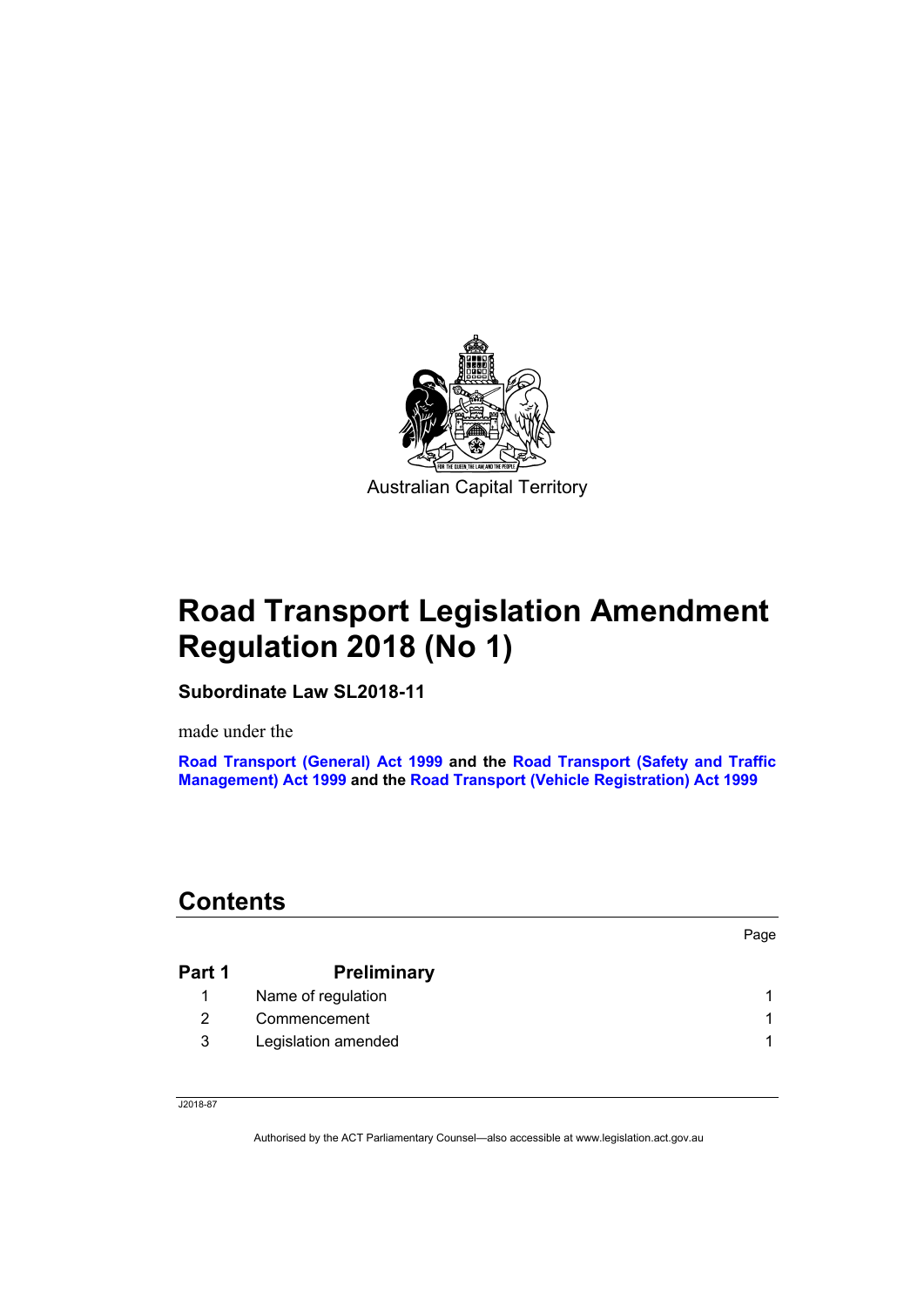| Part 2            | <b>Road Transport (General) Regulation 2000</b>                        |                |
|-------------------|------------------------------------------------------------------------|----------------|
| 4                 | Schedule 1, part 1.4, items 2 and 3                                    | $\overline{2}$ |
| 5                 | Schedule 1, part 1.11, item 18                                         | $\overline{2}$ |
| Part 3            | <b>Road Transport (Offences) Regulation 2005</b>                       |                |
| 6                 | Section $4C(1)(c)$                                                     | 3              |
| 7                 | Schedule 1, part 1.15, items 8 to 11, 13 and 40                        | $\mathsf 3$    |
| 8                 | Schedule 1, part 1.15, item 41, column 2                               | 3              |
| Part 4            | <b>Road Transport (Safety and Traffic</b>                              |                |
|                   | <b>Management) Regulation 2017</b>                                     |                |
| 9                 | Section 10 (3)                                                         | 4              |
| Part 5            | <b>Road Transport (Vehicle Registration)</b><br><b>Regulation 2000</b> |                |
| 10                | Section 6                                                              | 5              |
| 11                | Section 15                                                             | 5              |
| $12 \overline{ }$ | Sections 44 and 45                                                     | 5              |
| 13                | Section 45A (1) (a)                                                    | 5              |
| 14                | Section 45A (2) and note                                               | 5              |
| 15                | Section 45A (4) and (5)                                                | 6              |
| 16                | Section 83 (3)                                                         | 6              |
| 17                | Section 85 (1) (f)                                                     | 6              |
| 18                | Section 85 (6) (c)                                                     | 6              |
| 19                | Section 164 (2)                                                        | 6              |
| 20                | Dictionary, definition of registration label                           | $\overline{7}$ |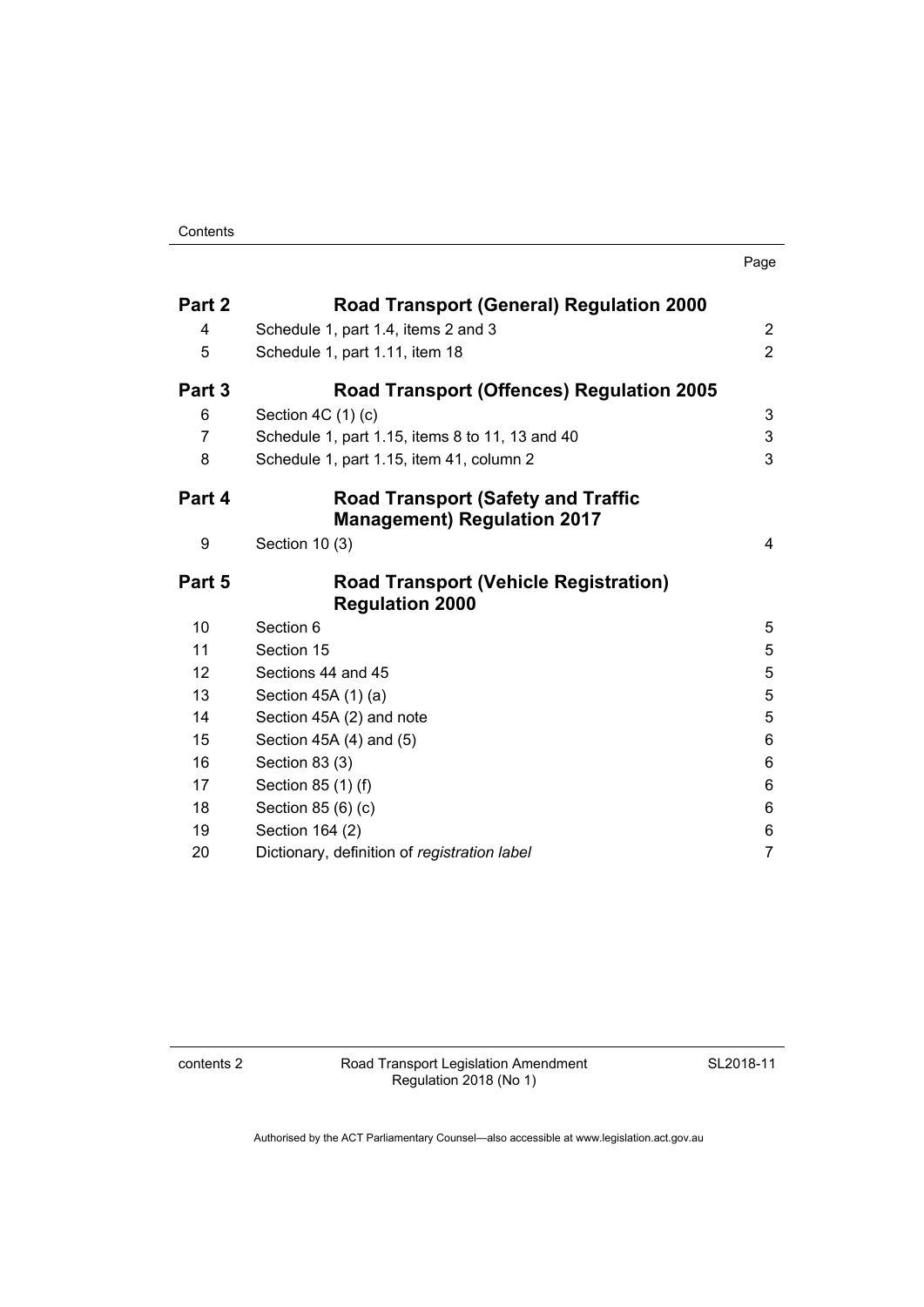# <span id="page-4-0"></span>**Part 1** Preliminary

### <span id="page-4-1"></span>**1 Name of regulation**

This regulation is the *Road Transport Legislation Amendment Regulation 2018 (No 1)*.

<span id="page-4-2"></span>

| $\overline{2}$ | <b>Commencement</b> |
|----------------|---------------------|
|                |                     |

- (1) This regulation (other than section 11) commences on 1 July 2018.
	- *Note* The naming and commencement provisions automatically commence on the notification day (see [Legislation Act,](http://www.legislation.act.gov.au/a/2001-14) s 75 (1)).
- (2) Section 11 commences on 1 July 2019.

#### <span id="page-4-3"></span>**3 Legislation amended**

This regulation amends the following legislation:

- *[Road Transport \(General\) Regulation 2000](http://www.legislation.act.gov.au/sl/2000-13)*
- *[Road Transport \(Offences\) Regulation 2005](http://www.legislation.act.gov.au/sl/2005-11)*
- *[Road Transport \(Safety and Traffic Management\)](http://www.legislation.act.gov.au/sl/2017-45/default.asp)  [Regulation 2017](http://www.legislation.act.gov.au/sl/2017-45/default.asp)*
- *[Road Transport \(Vehicle Registration\) Regulation 2000](http://www.legislation.act.gov.au/sl/2000-12)*.

SL2018-11

page 1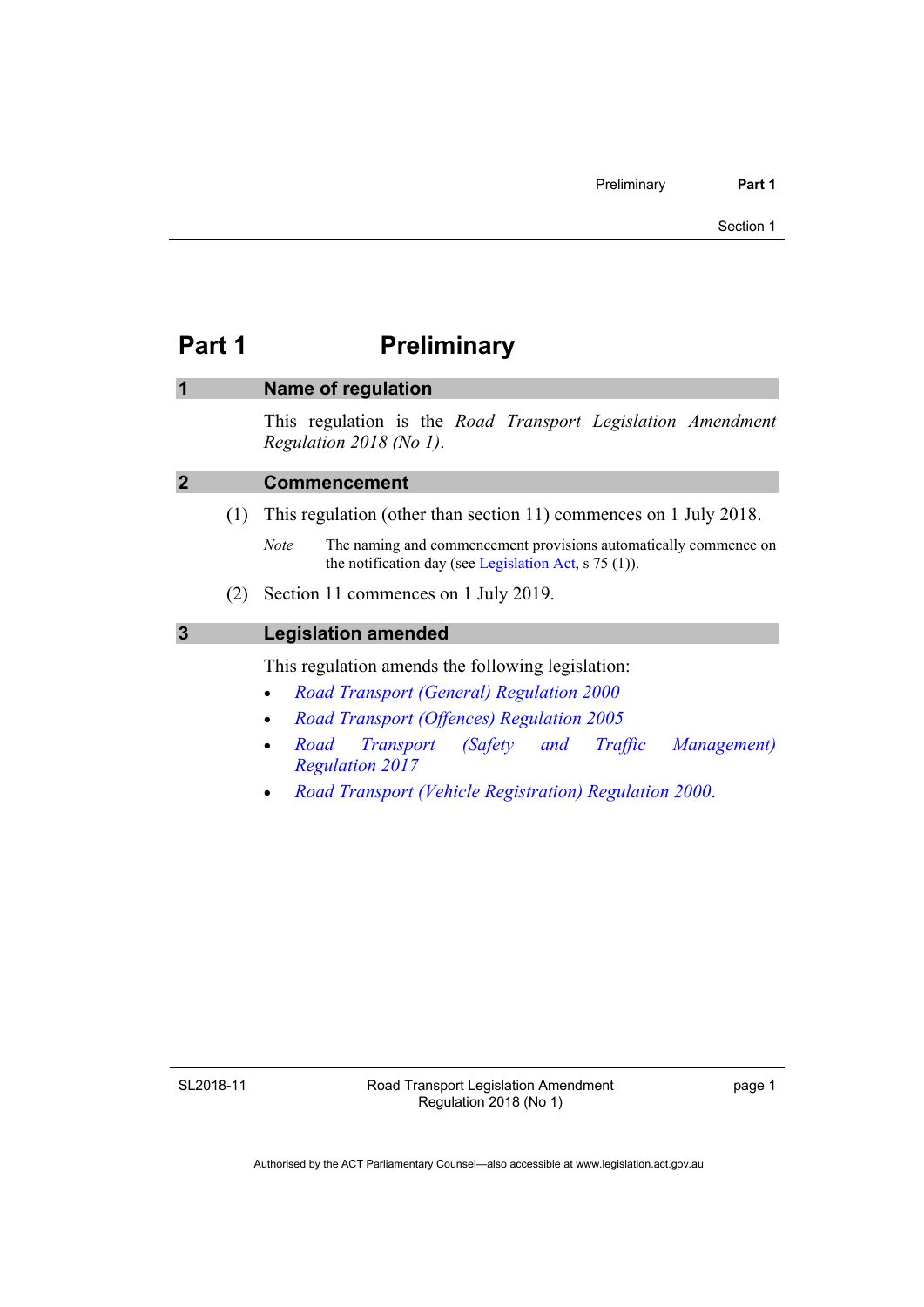Section 4

# <span id="page-5-0"></span>Part 2 **Road Transport (General) Regulation 2000**

<span id="page-5-1"></span>

|    |            | Schedule 1, part 1.4, items 2 and 3                                                 |
|----|------------|-------------------------------------------------------------------------------------|
|    | substitute |                                                                                     |
|    | 26(1)(b)   | road transport authority—refuse to approve pre-learner<br>rider training course     |
|    | 26(1)(c)   | road transport authority—refuse to approve<br>pre-provisional rider training course |
| 3A | 26(1)(d)   | road transport authority—refuse to approve heavy<br>vehicle driver training course  |

### <span id="page-5-2"></span>**5 Schedule 1, part 1.11, item 18**

*omit* 

page 2 **Road Transport Legislation Amendment** Regulation 2018 (No 1)

SL2018-11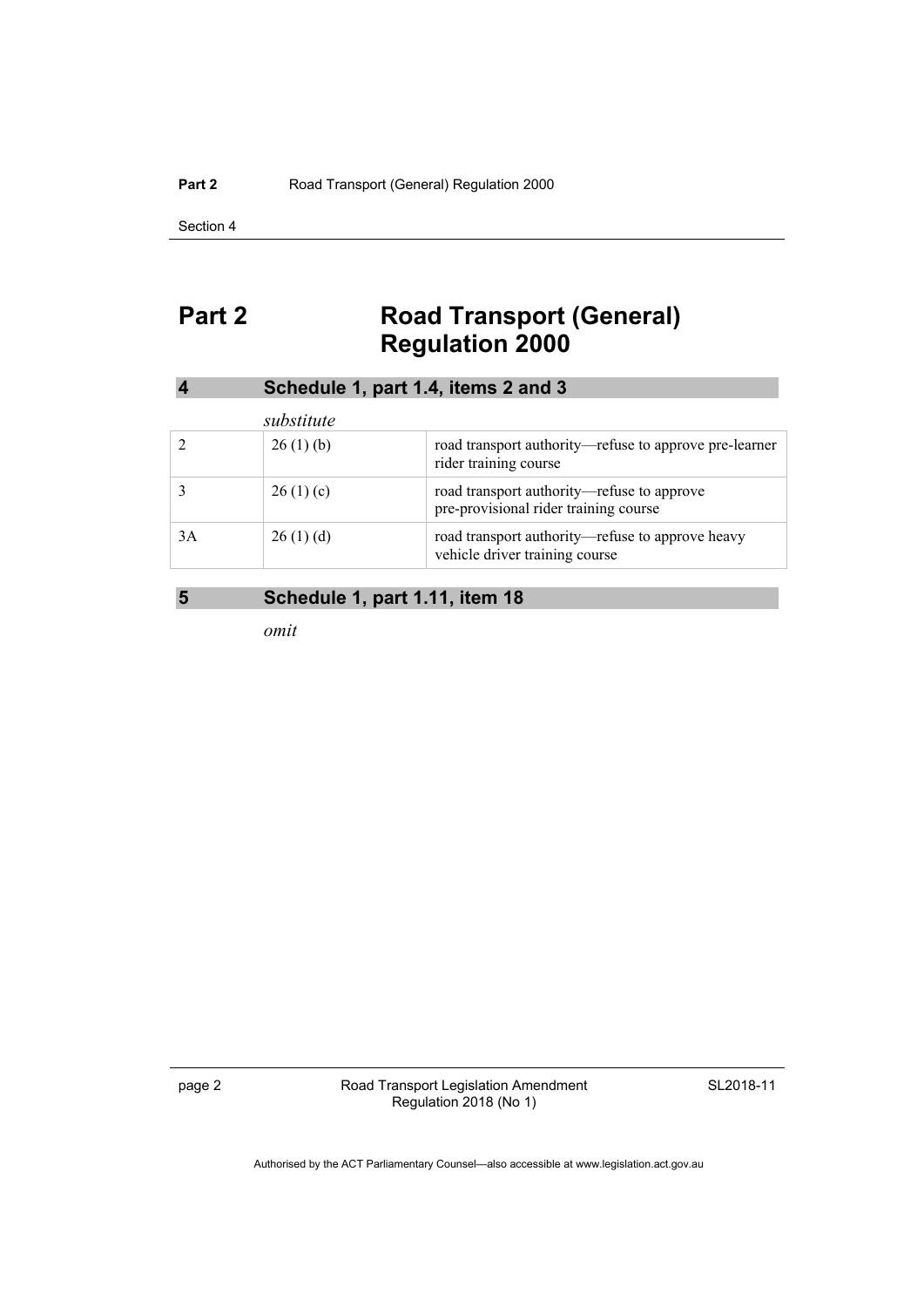### <span id="page-6-0"></span>**Part 3 Road Transport (Offences) Regulation 2005**

<span id="page-6-3"></span><span id="page-6-2"></span><span id="page-6-1"></span>

| 6              | <b>Section 4C (1) (c)</b>                       |
|----------------|-------------------------------------------------|
|                | omit                                            |
|                | or registration label                           |
| $\overline{7}$ | Schedule 1, part 1.15, items 8 to 11, 13 and 40 |
|                | omit                                            |
|                |                                                 |
| 8              | Schedule 1, part 1.15, item 41, column 2        |
|                | omit                                            |
|                | 85(6)(c)(ii)                                    |
|                | substitute                                      |

SL2018-11

Road Transport Legislation Amendment Regulation 2018 (No 1)

page 3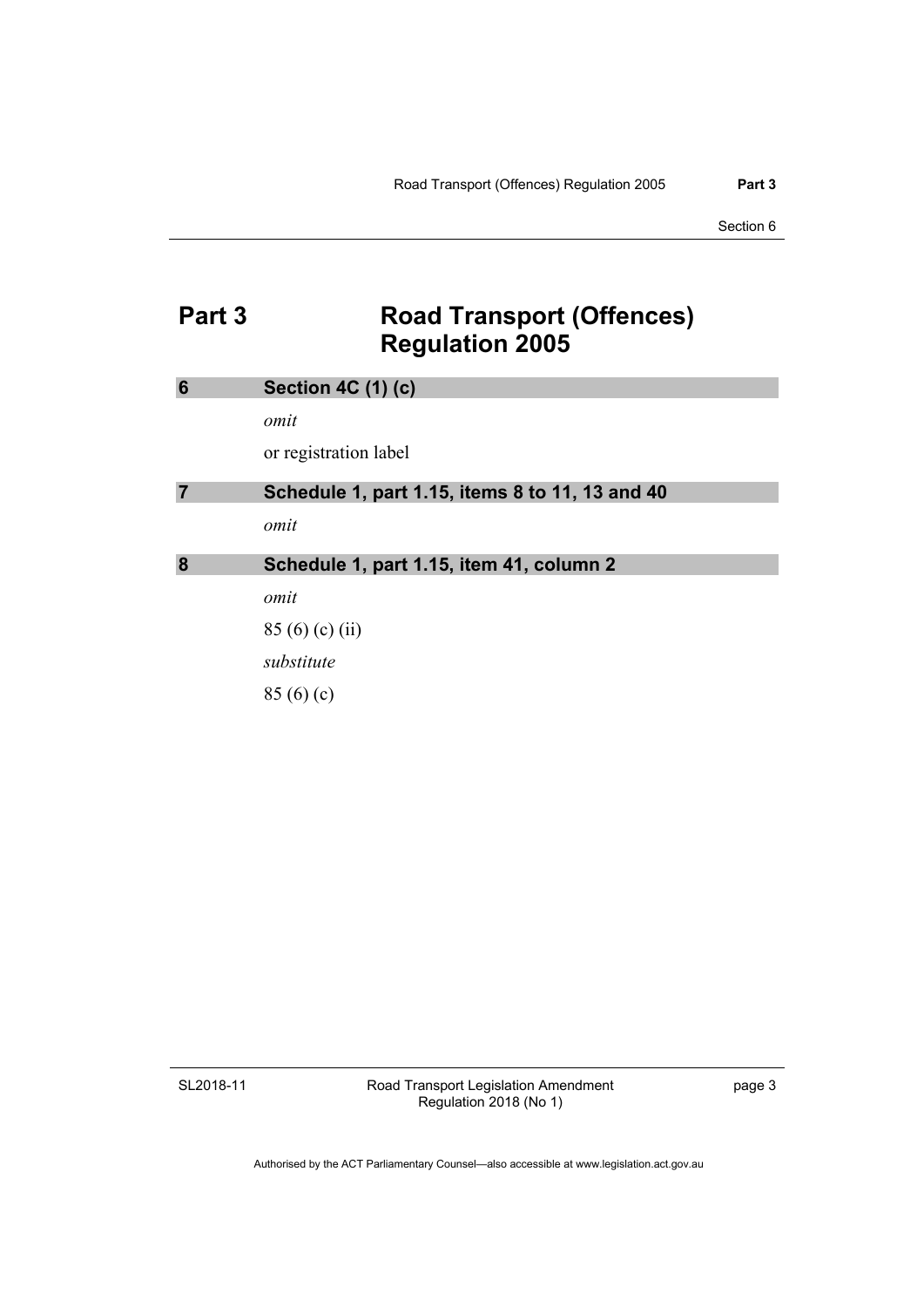Section 9

### <span id="page-7-0"></span>**Part 4** Road Transport (Safety and **Traffic Management) Regulation 2017**

#### <span id="page-7-1"></span>**9 Section 10 (3)**

*substitute* 

(3) In this section:

*load restraint guide* means the *Load Restraint Guide for Light Vehicles 2018*, published by the National Transport Commission.

*Note* The load restraint guide does not need to be notified under the Legislation [Act](http://www.legislation.act.gov.au/a/2001-14) because s 47 (5) does not apply (see [Legislation Act,](http://www.legislation.act.gov.au/a/2001-14) s 47 (7)). The load restraint guide is accessible at [www.ntc.gov.au](http://www.ntc.gov.au/).

page 4 Road Transport Legislation Amendment Regulation 2018 (No 1)

SL2018-11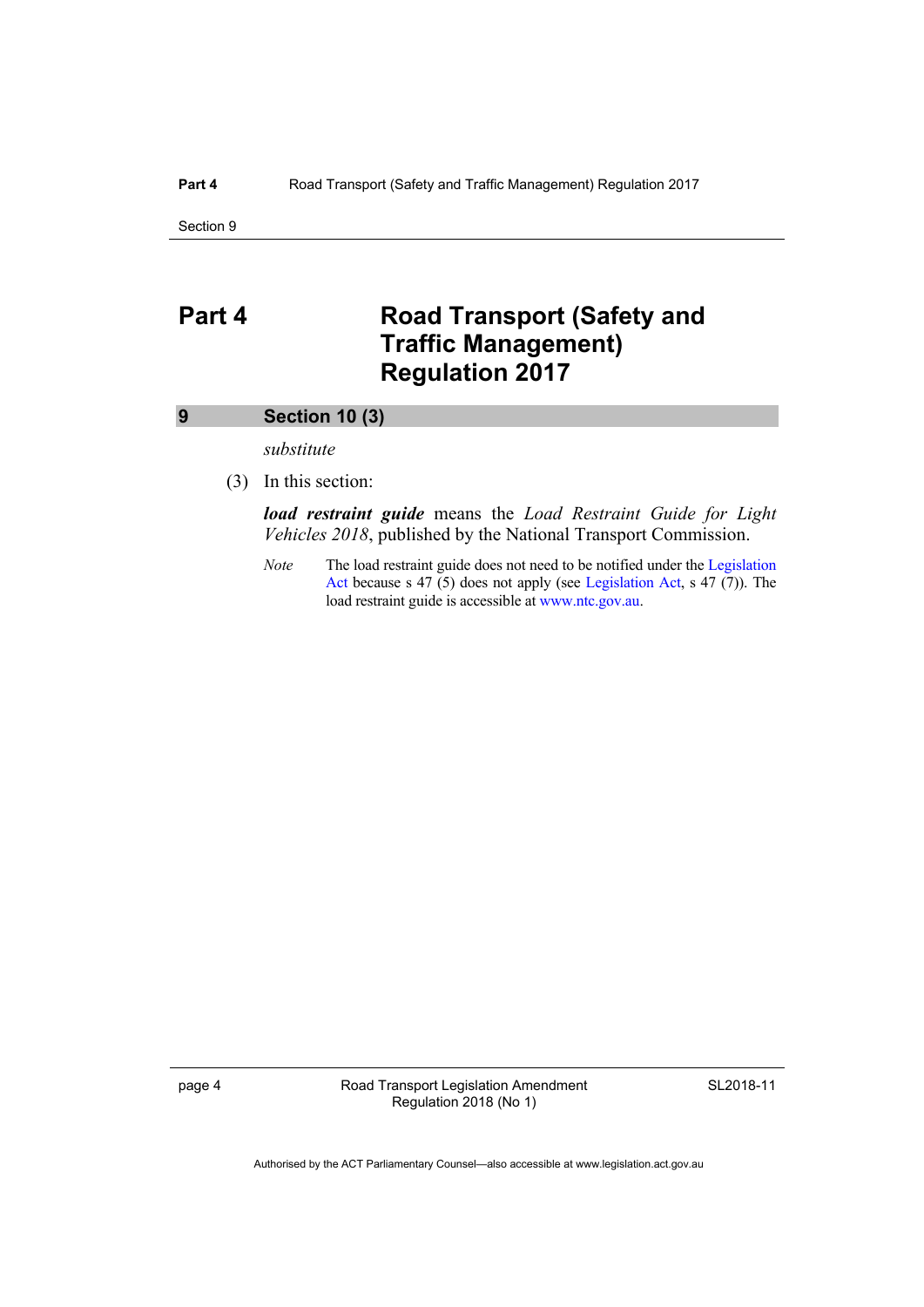### <span id="page-8-0"></span>**Part 5 Road Transport (Vehicle Registration) Regulation 2000**

<span id="page-8-4"></span><span id="page-8-3"></span><span id="page-8-2"></span><span id="page-8-1"></span>

| 10 |     | <b>Section 6</b>                                                                                                                                                                                                      |
|----|-----|-----------------------------------------------------------------------------------------------------------------------------------------------------------------------------------------------------------------------|
|    |     | omit                                                                                                                                                                                                                  |
|    |     | registration labels and                                                                                                                                                                                               |
| 11 |     | <b>Section 15</b>                                                                                                                                                                                                     |
|    |     | omit                                                                                                                                                                                                                  |
| 12 |     | Sections 44 and 45                                                                                                                                                                                                    |
|    |     | omit                                                                                                                                                                                                                  |
| 13 |     | <b>Section 45A (1) (a)</b>                                                                                                                                                                                            |
|    |     | omit                                                                                                                                                                                                                  |
|    |     | or a registration label (the <i>prospective registration label</i> )                                                                                                                                                  |
| 14 |     | Section 45A (2) and note                                                                                                                                                                                              |
|    |     | substitute                                                                                                                                                                                                            |
|    | (2) | The prospective registration certificate is not issued by the road<br>transport authority as a registration certificate until the appropriate<br>fee determined for the registration mentioned in the certificate has |

*Note* Fees are determined under the *[Road Transport \(General\) Act 1999](http://www.legislation.act.gov.au/a/1999-77)*, s 96.

SL2018-11

<span id="page-8-5"></span>been paid.

page 5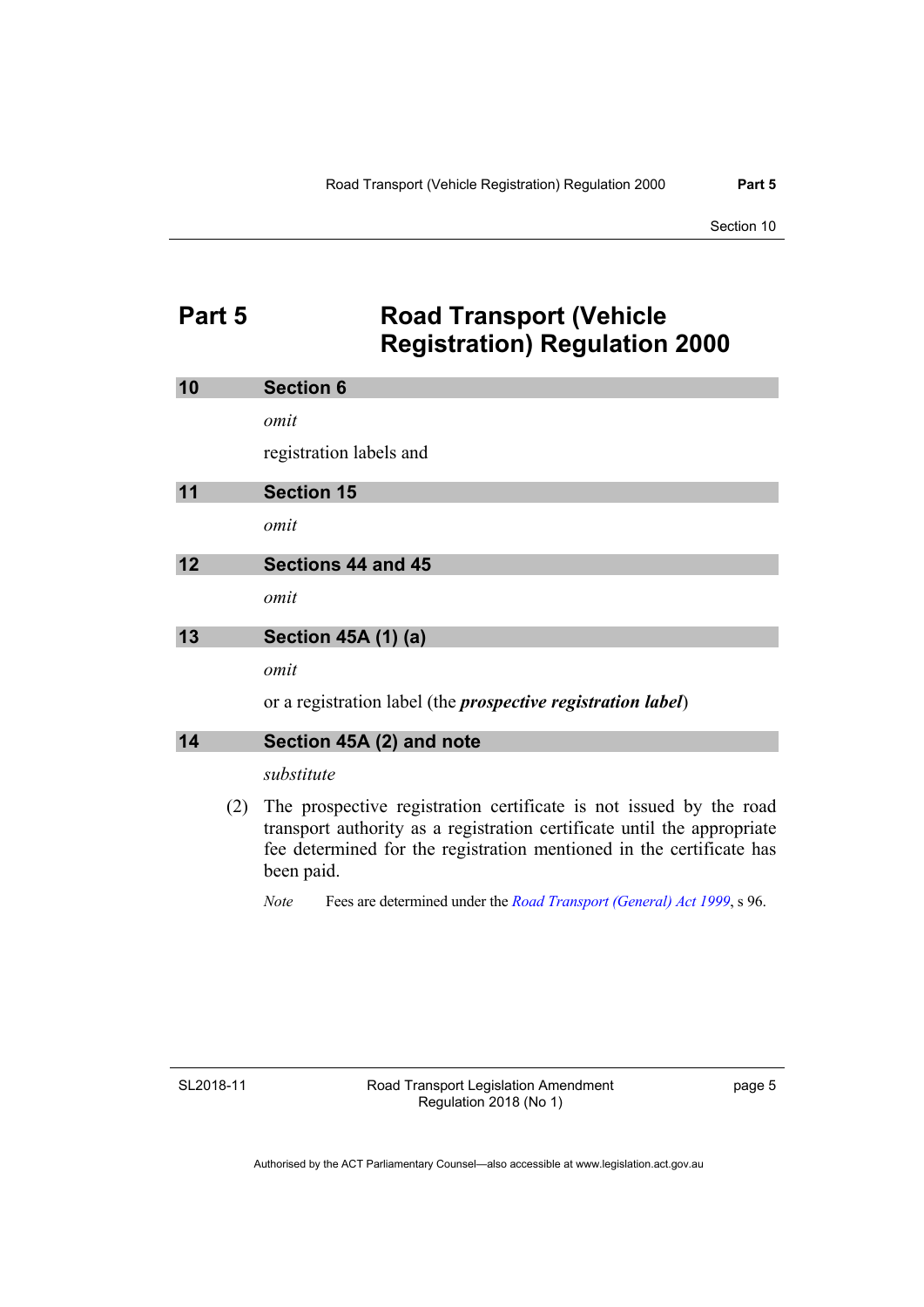Section 15

#### <span id="page-9-0"></span>**15 Section 45A (4) and (5)**

#### *substitute*

 (4) If the road transport authority issues a registration certificate for a registrable vehicle, for a period completely or partly covered by the prospective registration certificate for the vehicle, the prospective registration certificate cannot be issued and may be destroyed without notice to the authority under section 42 (Lost, stolen or destroyed registration certificates).

<span id="page-9-1"></span>

| 16 | <b>Section 83 (3)</b> |  |
|----|-----------------------|--|
|----|-----------------------|--|

*omit* 

#### <span id="page-9-2"></span>**17 Section 85 (1) (f)**

*omit* 

#### <span id="page-9-3"></span>**18 Section 85 (6) (c)**

*substitute* 

 (c) the person does not return the heavy vehicle's registration certificate, or a numberplate issued for the vehicle, to the authority in accordance with a requirement under subsection  $(1)$   $(g)$ .

#### <span id="page-9-4"></span>**19 Section 164 (2)**

*substitute* 

(2) In this section:

*attached item*, for an attaching provision, means a numberplate, fitting for a numberplate, trader's plate, identification label, unregistered vehicle permit, holder for an identification label or an unregistered vehicle permit, light, reflector or direction indicator light to which the attaching provision applies.

page 6 Road Transport Legislation Amendment Regulation 2018 (No 1)

SL2018-11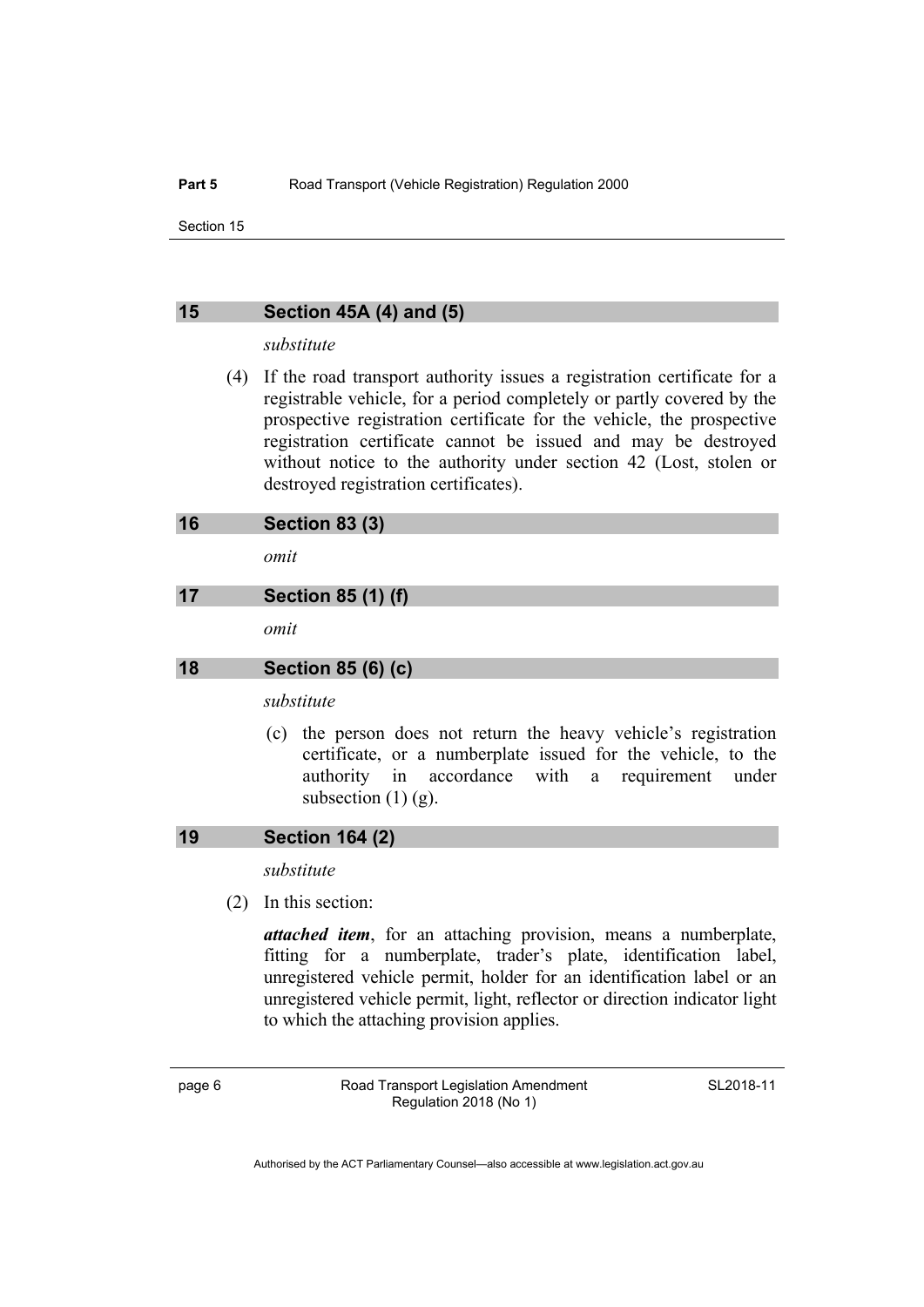*attaching provision*, in relation to a trailer, means a provision of this regulation about—

- (a) the attaching of, and a fitting for, a numberplate, trader's plate, identification label, unregistered vehicle permit or holder for an identification label or an unregistered vehicle permit; or
- (b) the attaching of, and a fitting for, a light, reflector or direction indicator light, required or permitted by this regulation to be fitted to the trailer.

#### <span id="page-10-0"></span>**20 Dictionary, definition of** *registration label*

*omit* 

SL2018-11

Road Transport Legislation Amendment Regulation 2018 (No 1)

page 7